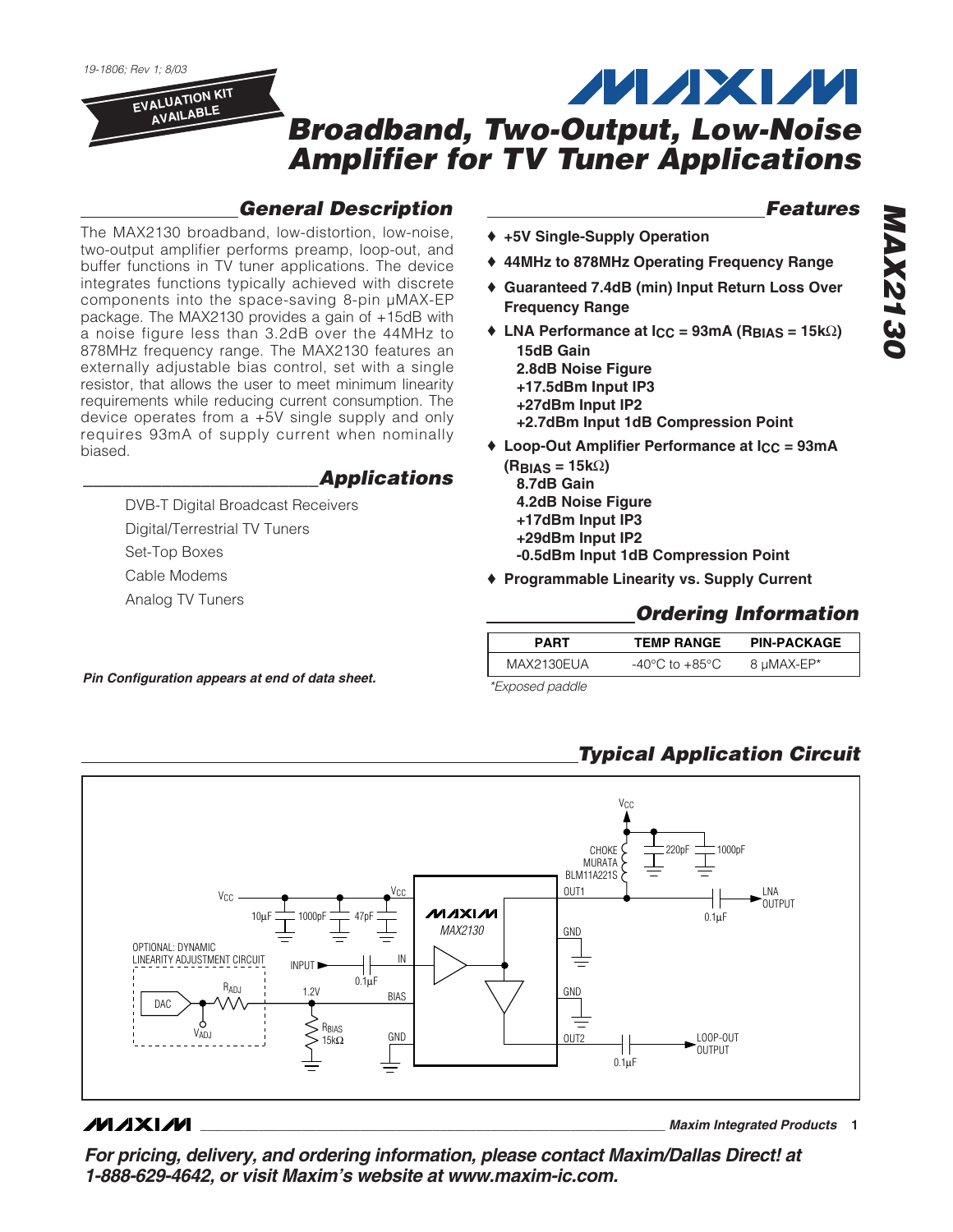#### **ABSOLUTE MAXIMUM RATINGS**

| Continuous Power Dissipation $(T_A = +70^{\circ}C)$ |  |
|-----------------------------------------------------|--|
| 8-Pin µMAX-EP (derate 15.4mW/°C above +70°C) 1.2W   |  |

| Lead Temperature (soldering, 10s)+300°C |  |
|-----------------------------------------|--|

*Stresses beyond those listed under "Absolute Maximum Ratings" may cause permanent damage to the device. These are stress ratings only, and functional operation of the device at these or any other conditions beyond those indicated in the operational sections of the specifications is not implied. Exposure to absolute maximum rating conditions for extended periods may affect device reliability.*

**CAUTION!** ESD SENSITIVE DEVICE

## **DC ELECTRICAL CHARACTERISTICS**

(V<sub>CC</sub> = +4.75V to +5.25V, T<sub>A</sub> = -40°C to +85°C, R<sub>BIAS</sub> = 15kΩ ±1%; no input signals applied. Typical values are at V<sub>CC</sub> = +5V,  $T_A$  = +25°C, unless otherwise noted.)

| <b>PARAMETER</b> | <b>CONDITIONS</b>                     | MIN  | TYP | MAX  | <b>UNITS</b> |
|------------------|---------------------------------------|------|-----|------|--------------|
| Supply Voltage   |                                       | 4.75 |     | 5.25 |              |
|                  | $T_A = +25$ °C                        |      | 93  | 104  |              |
| Supply Current   | $R_{\text{BIAS}} = 30 \text{k}\Omega$ |      | 49  |      | mA           |
|                  | $BIAS =$ unconnected                  |      | 10  |      |              |

### **AC ELECTRICAL CHARACTERISTICS**

(MAX2130 EV kit, V<sub>CC</sub> = +4.75V to +5.25V, RBIAS = 15k $\Omega$  ±1%, f<sub>IN</sub> = 500MHz, Z<sub>O</sub> = 75 $\Omega$ . Typical values are at V<sub>CC</sub> = +5V,  $T_A = +25^{\circ}$ C, unless otherwise noted.) (Note 1)

| <b>PARAMETER</b>                      | <b>CONDITIONS</b>               | <b>MIN</b> | <b>TYP</b> | <b>MAX</b> | <b>UNITS</b> |  |
|---------------------------------------|---------------------------------|------------|------------|------------|--------------|--|
| <b>LOW-NOISE AMPLIFIER (LNA)</b>      |                                 |            |            |            |              |  |
| Operating Frequency Range             |                                 | 44         |            | 878        | <b>MHz</b>   |  |
| Gain                                  | (Note 2)                        | 13.4       | 15         | 16.6       | dB           |  |
| <b>Gain Flatness</b>                  | $T_A$ = -40°C to +85°C (Note 2) |            |            | 0.8        | dB           |  |
| Noise Figure                          |                                 |            | 2.8        | 3.2        | dB           |  |
|                                       |                                 |            | 2.7        |            | dBm          |  |
| Input 1dB Compression Point           | $V_{CC} = +3.5V$ (Note 3)       |            | 2.1        |            |              |  |
| Input Third-Order Intercept Point     | (Note 4)                        |            | 17.5       |            | dBm          |  |
| Input Second-Order Intercept<br>Point | (Note 5)                        |            | 27         |            | dBm          |  |
| <b>IN Return Loss</b>                 | (Notes 2, 6)                    | 7.4        | 8.6        |            | dB           |  |
| <b>OUT1 Return Loss</b>               | $f_{IN} = 44MHz$ to 878MHz      |            | 8.7        |            | dB           |  |
| Maximum Load for Stable<br>Operation  |                                 |            | Any load   |            |              |  |
| OUT1 to IN Isolation                  | (Note 2)                        | 18         | 21         |            | dB           |  |

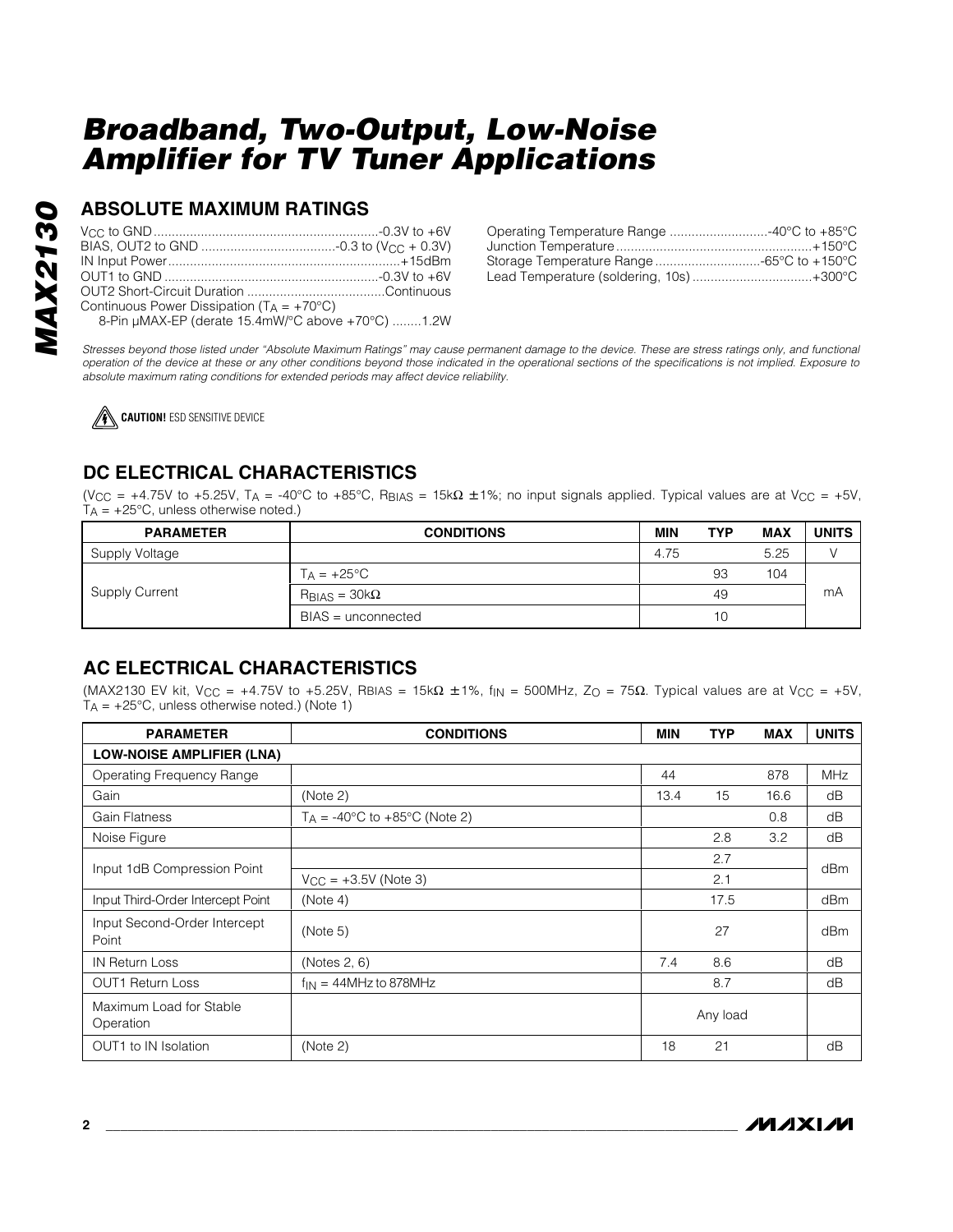#### **AC ELECTRICAL CHARACTERISTICS (continued)**

(MAX2130 EV kit, V<sub>CC</sub> = +4.75V to +5.25V, RBIAS = 15k $\Omega \pm 1\%$ , f<sub>IN</sub> = 500MHz, Z<sub>O</sub> = 75 $\Omega$ . Typical values are at V<sub>CC</sub> = +5V,  $T_A$  = +25°C, unless otherwise noted.) (Note 1)

| <b>PARAMETER</b>                      | <b>CONDITIONS</b>          | <b>MIN</b> | <b>TYP</b> | <b>MAX</b> | <b>UNITS</b> |  |  |
|---------------------------------------|----------------------------|------------|------------|------------|--------------|--|--|
| <b>LOOP-OUT AMPLIFIER</b>             |                            |            |            |            |              |  |  |
| Operating Frequency Range             |                            | 44         |            | 878        | <b>MHz</b>   |  |  |
| Gain                                  | (Note 2)                   | 7.1        | 8.7        | 10.2       | dB           |  |  |
| Noise Figure                          |                            |            | 4.2        | 4.6        | dB           |  |  |
| Input 1dB Compression                 |                            |            | $-0.5$     |            | dBm          |  |  |
| Point                                 | $V_{CC} = +3.5V$ (Note 3)  |            | $-3.7$     |            |              |  |  |
| Input Third-Order Intercept<br>Point  | (Note 4)                   |            | 17         |            | dBm          |  |  |
| Input Second-Order Intercept<br>Point | (Note 5)                   |            | 29         |            | dBm          |  |  |
| <b>OUT2 Return Loss</b>               | $f_{IN} = 44MHz$ to 878MHz |            | 16.6       |            | dB           |  |  |
| Maximum Load for Stable<br>Operation  |                            |            | Any load   |            |              |  |  |
| OUT2 to IN Isolation                  | (Note 2)                   | 24.5       | 27         |            | dB           |  |  |
| OUT2 to OUT1 Isolation                | (Note 2)                   | 11.0       | 12.5       |            | dB           |  |  |

**Note 1:** Specifications are guaranteed by design and characterization, except for gain which is production tested.

**Note 2:** Specifications are guaranteed over the operating frequency range.

**Note 3:** Operation possible with  $V_{CC} = +3.5V$ . See *Typical Operating Characteristics*.

**Note 4:** Two tones at 500MHz and 506MHz, -20dBm per tone.

**Note 5:** Two tones at 500MHz and 550MHz, -20dBm per tone.

**Note 6:** Output load has worst-case 6dB return loss.

## *Typical Operating Characteristics*

(MAX2130 EV kit, V<sub>CC</sub> = +5V, R<sub>BIAS</sub> = 15k $\Omega$  ±1%, T<sub>A</sub> = +25°C, unless otherwise noted.)



*MAX2130*

**MAX2130**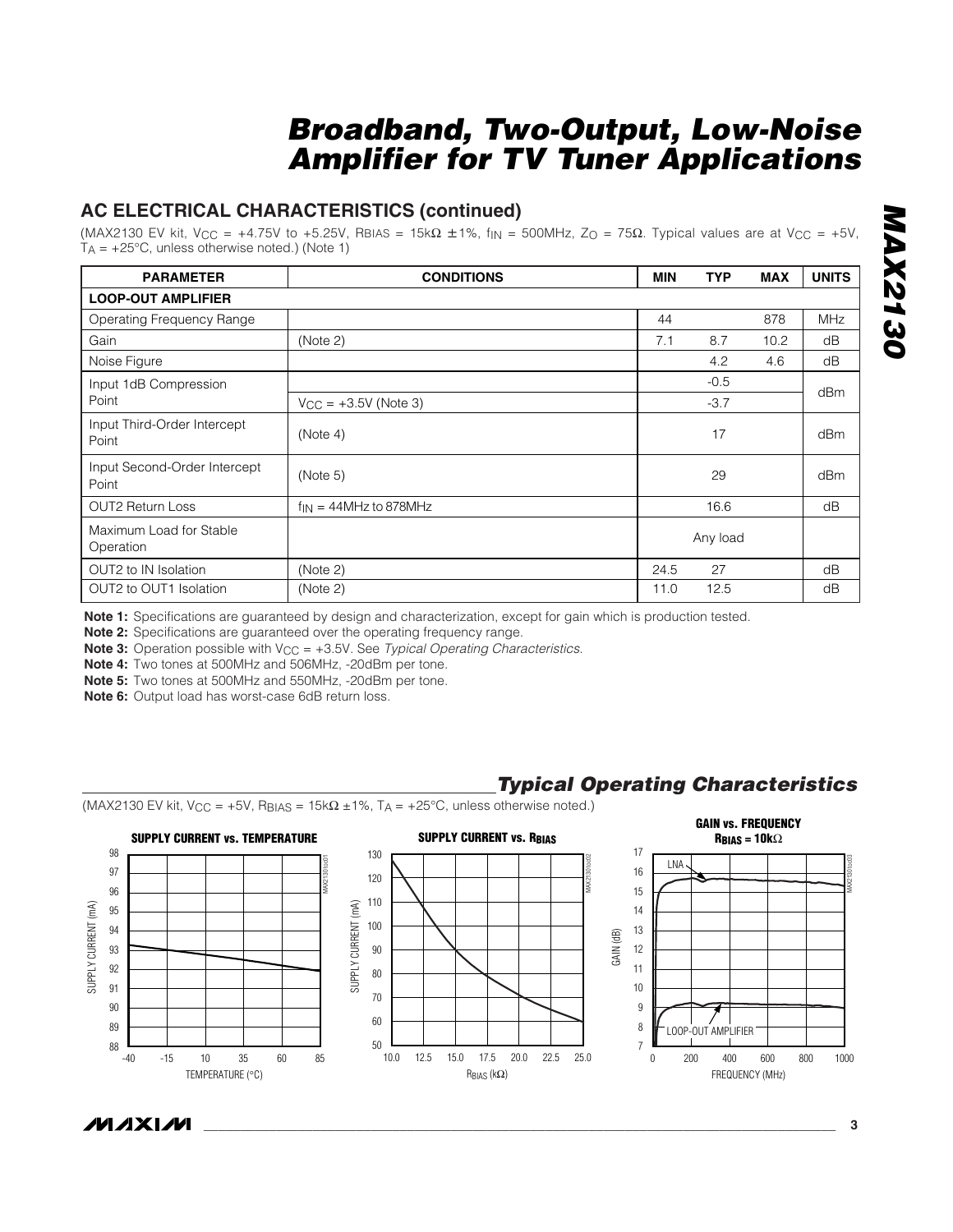### *Typical Operating Characteristics (continued)*

(MAX2130 EV kit, V<sub>CC</sub> = +5V, R<sub>BIAS</sub> = 15k $\Omega$  ±1%, T<sub>A</sub> = +25°C, unless otherwise noted.)

**GAIN vs. FREQUENCY**

*MAX2130* **MAX2130** 



**GAIN vs. FREQUENCY**

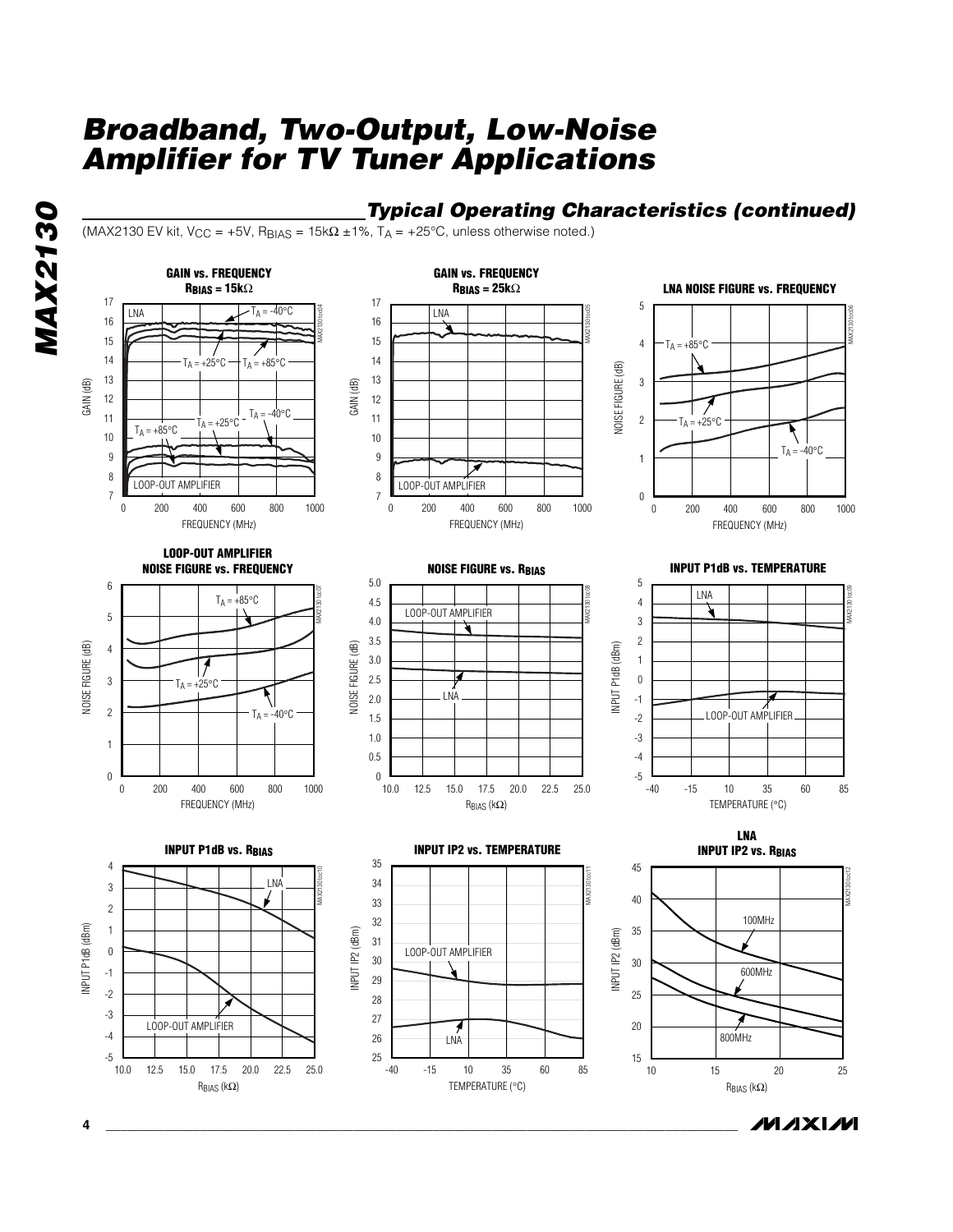## *Typical Operating Characteristics (continued)*

(MAX2130 EV kit, V<sub>CC</sub> = +5V, R<sub>BIAS</sub> = 15k $\Omega$  ±1%, T<sub>A</sub> = +25°C, unless otherwise noted.)



**MAXM**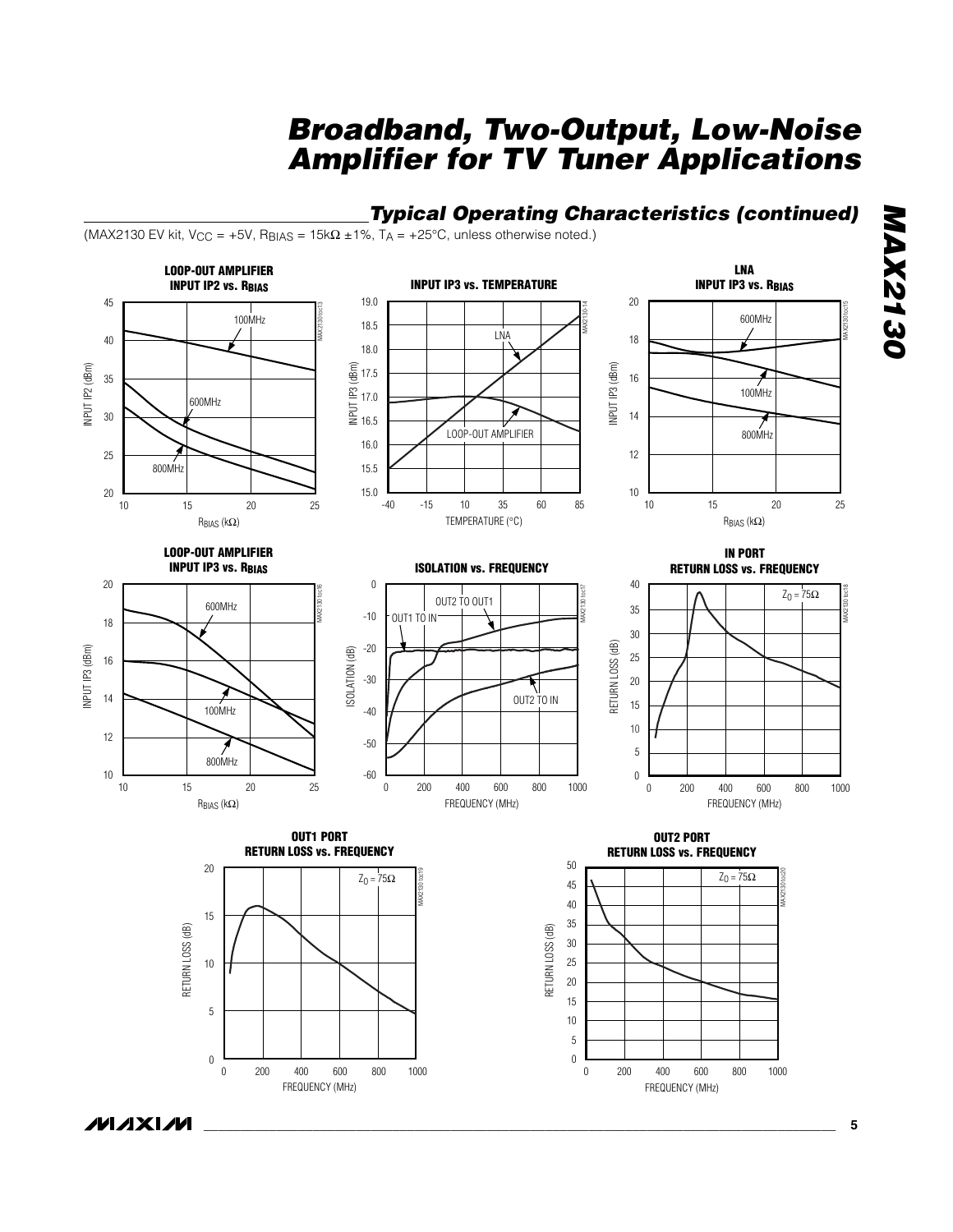## *Pin Description*

| <b>PIN</b>     | <b>NAME</b>      | <b>FUNCTION</b>                                                                                                                                                                     |  |  |
|----------------|------------------|-------------------------------------------------------------------------------------------------------------------------------------------------------------------------------------|--|--|
|                | V <sub>CC</sub>  | Supply Voltage Input. Bypass with a 1000pF capacitor in parallel with a 47pF capacitor as close to<br>the pin as possible. (See Typical Application Circuit.)                       |  |  |
| $\overline{c}$ | IN               | Broadband Input to Low-Noise Amplifier and Loop-Out Amplifier. Internally matched to $75\Omega$ .<br>Requires 0.1µF DC-blocking capacitor. (See Typical Application Circuit.)       |  |  |
| 3              | <b>BIAS</b>      | Bias-Setting Resistor Connection. Connect a resistor, R <sub>BIAS</sub> , from BIAS to GND to set the linearity<br>and supply current of the LNA and the loop-out amplifier.        |  |  |
| 4, 6, 7, EP    | <b>GND</b>       | Ground. Connect to ground plane with a low-inductance connection. Solder exposed paddle evenly<br>to the board groundplane.                                                         |  |  |
| 5              | OUT <sub>2</sub> | Output of Loop-Out Amplifier. Requires a 0.1µF DC-blocking capacitor. (See Typical Application<br>Circuit.)                                                                         |  |  |
| 8              | OUT <sub>1</sub> | Open-Collector Output of Low-Noise Amplifier. Requires a pullup inductor to V <sub>CC</sub> , as well as a 0.1 $\mu$ F<br>DC-blocking capacitor. (See Typical Application Circuit.) |  |  |

#### *Detailed Description*

The MAX2130 is a broadband, high-gain, low-distortion low-noise amplifier (LNA) with two outputs intended for operation over the 44MHz to 878MHz frequency range. The device operates from a +5V supply and features externally adjustable bias control circuitry that allows minimum linearity requirements to be met while reducing current consumption.

#### *Input*

The IN port is a broadband  $75\Omega$  input that provides a guaranteed minimum input return loss of 7.4dB (allowing for 2:1 VSWR at output) across the 44MHz to 878MHz frequency range. AC-couple the IN port with a 0.1µF DC-blocking capacitor.

*Outputs* The OUT1 port is a broadband, 75 $\Omega$ , open-collector output for the LNA. It requires a pullup inductor to V<sub>CC</sub> for proper biasing, as well as a 0.1µF DC-blocking capacitor. See the *Applications Information* section for proper inductor selection.

The OUT2 port is a broadband,  $75\Omega$  output for the loopout amplifier. The loop-out amplifier is internally biased and does not require a pullup inductor. AC-couple the OUT2 port with a 0.1µF DC-blocking capacitor.

#### *Bias Circuitry*

The linearity and supply current for both amplifiers are externally programmable with a single resistor, RBIAS, from BIAS to GND. A nominal resistor value of  $15k\Omega$ sets an input IP3 of +17.5dBm, an input IP2 of +27dBm, and a supply current of 93mA. Decrease the

resistor value to improve linearity at the cost of increased supply current. Increase the resistor value to decrease supply current and degrade linearity. Use resistor values greater than 10kΩ. Gain is not significantly affected by the RBIAS value.

#### *Applications Information*

#### *Inductor Selection*

The OUT1 port of the LNA requires a pull-up inductor to  $V_{\text{CC}}$  for proper biasing. The exact value of the inductor is not important as long as it has broadband impedance >150Ω (<500Ω) at 10MHz across the 44MHz to 878MHz frequency band. Table 1 is a list of recommended inductors.

## **Table 1. OUT1 Pullup Inductor Recommended Components**

| <b>PART NUMBER</b> | <b>MANUFACTURER</b> |
|--------------------|---------------------|
| <b>BLM11A221S</b>  | Murata              |
| <b>BLM11A471SG</b> | Murata              |
| <b>BLM10A221SG</b> | Murata              |
| <b>BLM21A331SG</b> | Murata              |

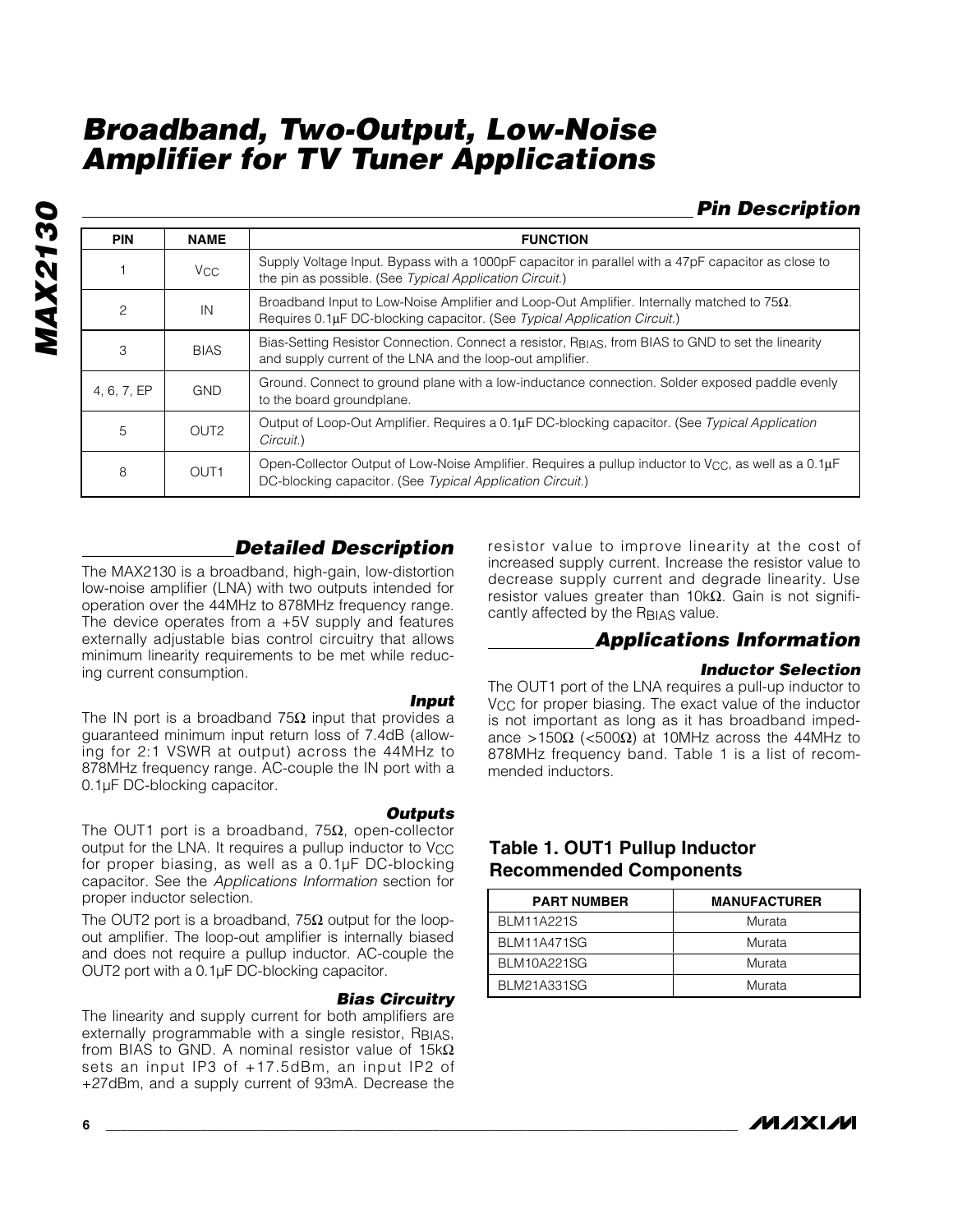#### *Dynamic Linearity Adjustment*

The LNA and loop-out amplifier linearity can be dynamically adjusted by varying the amount of current sourced by the BIAS port. The BIAS port is internally biased to 1.2V. A resistor, RBIAS, connected from BIAS to ground sets the bias current. An additional resistor, RADJ, placed from the BIAS port to an external voltage source, such as a digital-to-analog converter (DAC), varies the current sourced by the BIAS port. Choosing  $R_{\text{ADJ}}$  = R<sub>BIAS</sub> = 20k $\Omega$  and varying the voltage of the DAC from ground to 2.4V effectively varies the resistance seen from the BIAS port from 10kΩ to an open circuit. See *Typical Application Circuit*.

The DAC output voltage, V<sub>ADJ</sub>, required to set an equivalent resistance to ground,  $R_{EQ}$ , seen by the BIAS port, can be calculated with the following equation:

$$
V_{ADJ} = 2.4V - (R_{BIAS} \times V_{BIAS}) / Re_{Q}
$$

where  $R_{ADJ} = R_{BIAS}$ ,  $V_{BIAS} = 1.2V$ ,  $R_{EQ} \ge 10k\Omega$ .

#### *Power-Supply Bypassing*

Proper voltage-supply bypassing is essential for highfrequency circuit stability. Bypass the V<sub>CC</sub> pin with a 1000pF capacitor in parallel with a 47pF capacitor, located as close to the V<sub>CC</sub> pin as possible. Refer to the MAX2130 EV kit for additional information.



#### *Pin Configuration Chip Information*

TRANSISTOR COUNT: 167